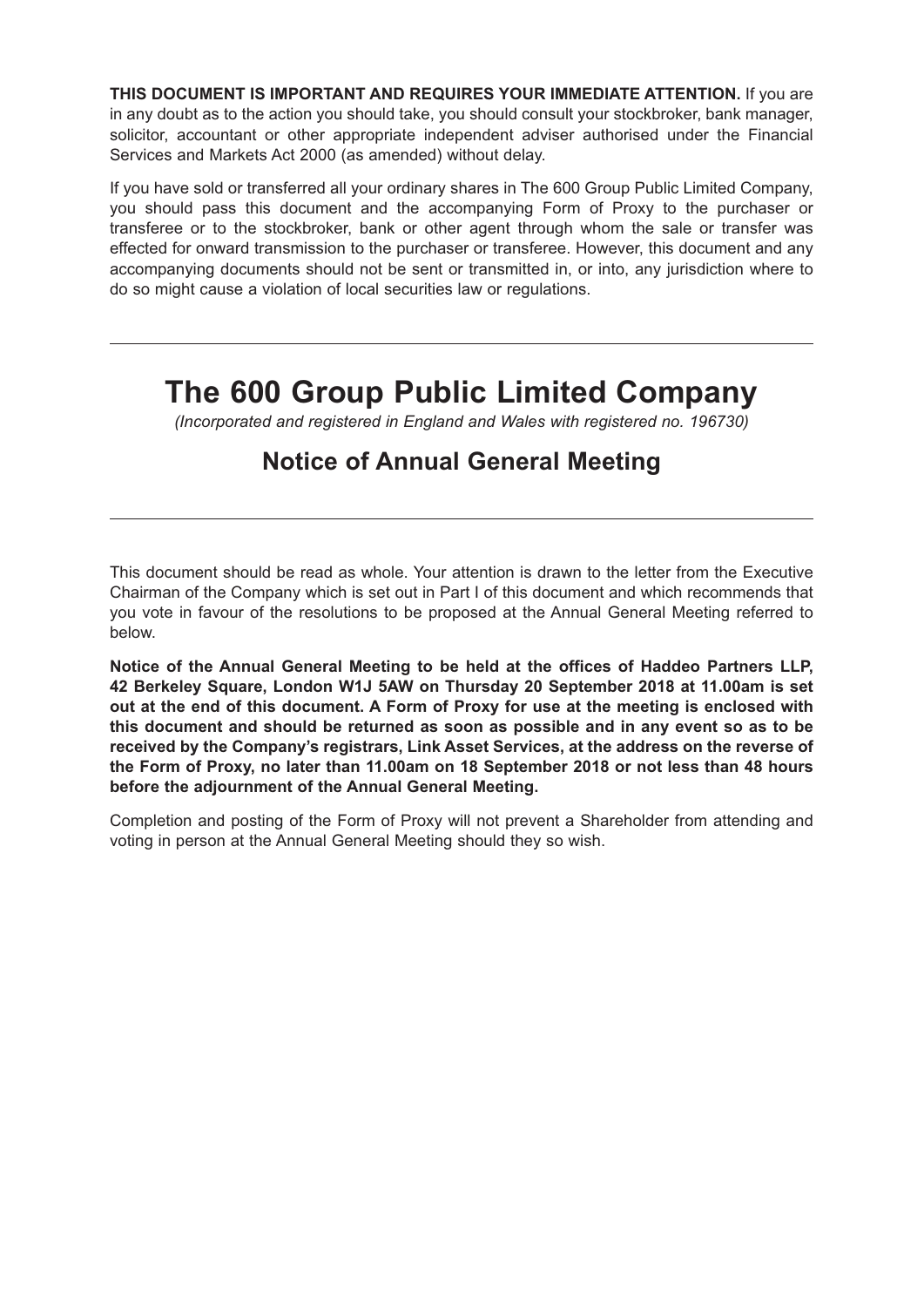## **Definitions**

| Act                               | the Companies Act 2006                                                                                                                           |
|-----------------------------------|--------------------------------------------------------------------------------------------------------------------------------------------------|
| <b>AIM</b>                        | the AIM market of the London Stock Exchange                                                                                                      |
| <b>Annual General Meeting</b>     | the annual general meeting of the Company, notice of which<br>is set out at the end of this document and including any<br>adjournment(s) thereof |
| <b>Annual Report and Accounts</b> | the annual report and accounts of the Company for the period<br>ended 31 March 2018, containing the directors and auditor's<br>report.           |
| <b>Articles</b>                   | the articles of association of the Company adopted by special<br>resolution on 29 September 2010 (as amended from time to<br>time)               |
| <b>Board</b>                      | the board of Directors of the Company as at the date of this<br>document                                                                         |
| Company                           | The 600 Group Public Limited Company                                                                                                             |
| <b>Directors</b>                  | the directors of the Company as at the date of this document                                                                                     |
| <b>Form of Proxy</b>              | the form of proxy accompanying this document relating to the<br><b>Annual General Meeting</b>                                                    |
| <b>Group</b>                      | the Company and its subsidiaries                                                                                                                 |
| <b>London Stock Exchange</b>      | London Stock Exchange plc                                                                                                                        |
| <b>Ordinary Shares</b>            | ordinary shares of 1p each in the capital of the Company                                                                                         |
| <b>Registrar of Companies</b>     | the Registrar of Companies under the Act                                                                                                         |
| <b>Shareholders</b>               | the holders of Ordinary Shares                                                                                                                   |
| <b>UK or the United Kingdom</b>   | the United Kingdom of England, Wales, Scotland and<br>Northern Ireland                                                                           |
| £                                 | Great British pounds, the basic unit of currency in the United<br>Kingdom                                                                        |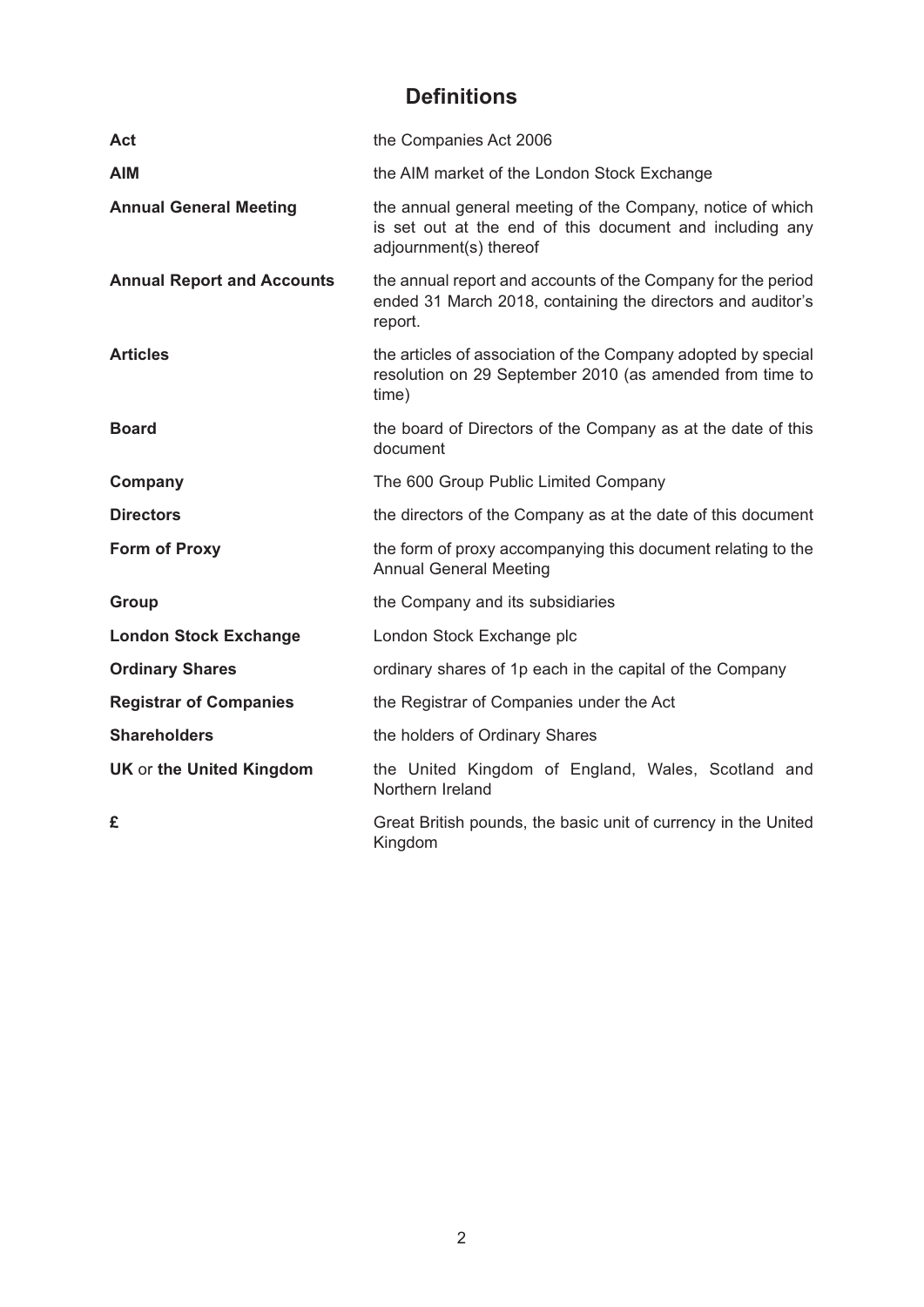## **Part I**

## **Letter from the Executive Chairman of The 600 Group Public Limited Company**

*Registered no.196730*

Registered Office: 1 Union Works Union Street Heckmondwike West Yorkshire WF16 0HL

24 August 2018

To holders of ordinary shares in The 600 Group Public Limited Company

Dear Shareholder

#### **Annual General Meeting**

A formal notice of the ninety-fourth Annual General Meeting of the Company to be held at the offices of Haddeo Partners LLP 42 Berkeley Square, London W1J 5AW on 20 September 2018 at 11.00am and a Form of Proxy for use at the Annual General Meeting accompany this letter. A copy of the Annual Report and Accounts will be sent or made available to Shareholders in advance of the Annual General Meeting.

Each shareholder registered on the register of members of the Company at close of business on 18 September 2018 is entitled to vote on the resolutions contained in the notice of the Annual General Meeting. If you would like to vote on the resolutions but cannot come to the Annual General Meeting, please fill in the Form of Proxy sent to you with this document and return it to our registrars as soon as possible. They must receive it by 11.00am on 18 September 2018. Further information in relation to the Form of Proxy (including how to return a completed proxy instruction) is set out in the notice of Annual General Meeting and on the reverse of the Form of Proxy itself.

The notice sets out the resolutions to be proposed at the Annual General Meeting. Resolutions 1 to 9 are proposed as ordinary resolutions. This means that, for each of these resolutions to be passed, more than half the votes cast must be in favour of the resolutions. Resolutions 10 and 11 are proposed as special resolutions. This means that, for each of those resolutions to be passed, at least three-quarters of the votes cast must be in favour of the resolutions. The notes detailed below are intended to help you understand the effect and purpose of the resolutions.

#### **Resolution 1 – Report and accounts**

The Act requires the directors of a public company in respect of each financial year to lay its annual report and accounts before the company in general meeting. This gives Shareholders the opportunity to ask questions on the contents of the Annual Report and Accounts before voting on the resolution, which will be proposed as an ordinary resolution.

#### **Resolution 2 – Approval of Dividend**

This resolution seeks formal shareholder approval for the payment of a dividend of 0.5p per ordinary share, which has been declared by the Directors. If approved, the dividend will be paid on 28 September 2018 to Shareholders on the register as at 31 August 2018.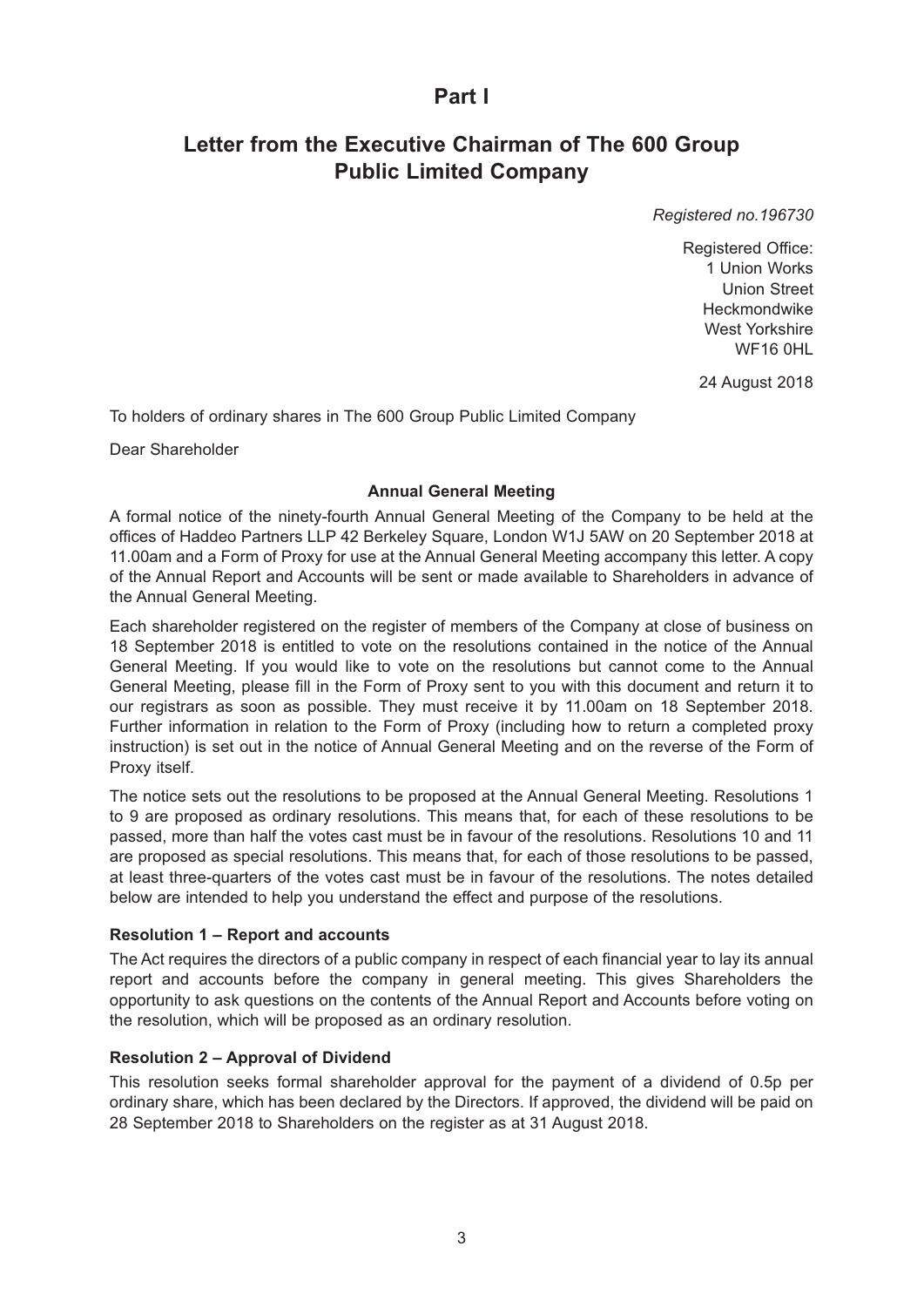#### **Resolutions 3 and 4 – Auditor**

These resolutions, which will be proposed as ordinary resolutions, propose the re-appointment of BDO LLP to act as the Company's auditor until the conclusion of the next annual general meeting and authorise the Directors to determine the auditor's remuneration.

#### **Resolutions 5 to 7 – Directors**

The Articles require each Director to retire at the third annual general meeting after which he was appointed or re-appointed. This year Mr. Neil Carrick, Mr. Stephen Rutherford and Mr. Stephen Fiamma shall retire and offer themselves for re-election as an Executive and as Non-Executive Directors respectively of the Company.

Brief biographical details for each of Neil Carrick, Stephen Rutherford and Stephen Fiamma are included on page 10 of the Annual Report and Accounts.

Given the relevance and extent of their experience, the Directors are of the opinion that each of Mr. Neil Carrick, Mr. Stephen Rutherford and Mr. Stephen Fiamma should be re-elected as Directors of the Company.

#### **Resolution 8 – Authority to allot shares**

The Act provides that the Directors may not allot Ordinary Shares (or grant certain rights over Ordinary Shares) unless authorised to do so by the Company in general meeting or by its Articles. The Directors' existing authority to allot Ordinary Shares, which was granted at the annual general meeting held on 20 September 2017 will expire at the end of the Annual General Meeting. This resolution, which is proposed as an ordinary resolution, proposes that the Directors are given authority to allot Ordinary Shares and other relevant securities up to an aggregate nominal amount of one half of the issued Ordinary Share capital of the Company as at the close of business on 22 August 2018 (being the latest practicable date prior to publication of this document) without obtaining further consent of its shareholders.

The authority shall expire at the close of the 2019 annual general meeting or, if sooner, on 24 December 2019 and will replace the authority granted to the Directors at last year's annual general meeting.

#### **Resolution 9 – Political donations**

Part 14 of the Act prohibits the Group from making political donations or from incurring political expenditure in respect of a political party or other political organisation or an independent election candidate unless authorised by Shareholders. Aggregate donations made by the Group of £5,000 or less during any 12 month period will not be caught by the relevant restrictions.

Neither the Company nor any of its subsidiaries have any intention of making any political donations or incurring any political expenditure. However, the penalties for breaching the legislation, even if inadvertent, are severe and the Act defines "political party", "political organisation", "political donation" and "political expenditure" widely. For example, trade bodies, such as those concerned with policy review and law reform or with the representation of the business community or sections of it, which the Company and/or its subsidiaries may see benefit in supporting, may be included in these definitions.

Accordingly, the Company wishes to ensure that neither it nor its subsidiaries inadvertently commits any breaches of the Act through the undertaking of routine activities, which would not normally be considered to result in the making of political donations and political expenditure being incurred.

This resolution, which is proposed as an ordinary resolution, does not authorise any specific donations or expenditure. As required by the Act, the Company will make disclosure in its next annual report of any political donations made, or political expenditure incurred, by it or any of its subsidiaries which (whether individually or in aggregate) exceeds £2,000. The authority conferred by this resolution will expire at the end of next year's annual general meeting or, if sooner, on 24 December 2019.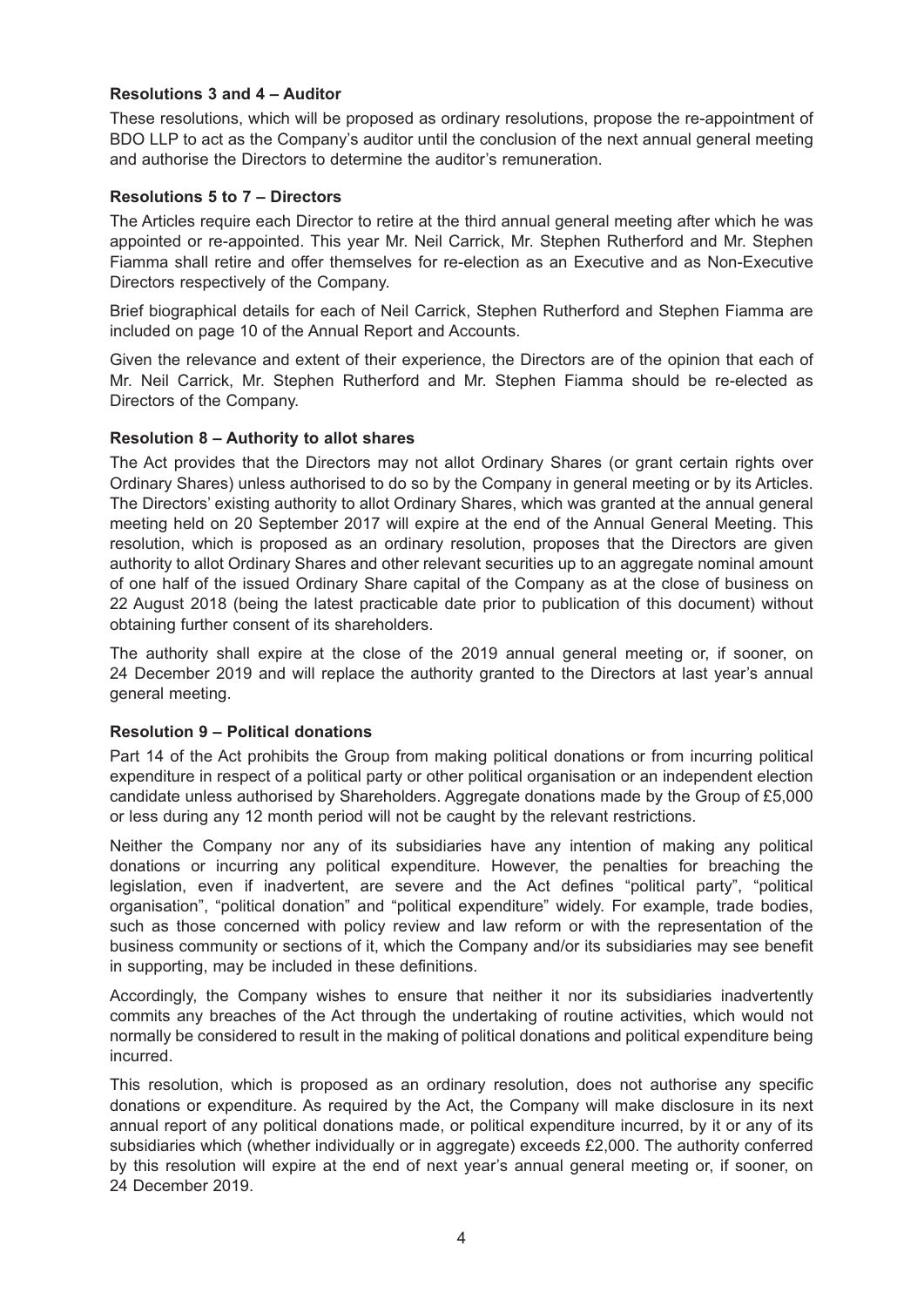#### **Resolution 10 – Authority to purchase own shares**

This resolution, which will be proposed as a special resolution, is to grant the Company authority to make market purchases of its own shares. The authority should not be taken to imply that shares will necessarily be purchased. The authority will expire at the close of the 2019 annual general meeting or, if sooner, on 24 December 2019.

The resolution specifies the maximum number of shares which may be purchased (representing approximately 10% of the Company's issued Ordinary Share capital as at 22 August 2018 (being the latest practicable date prior to publication of this document)) and the maximum and minimum prices at which they may be bought, reflecting the requirements of the Act. The purchases will only be made on AIM. The Directors have not yet decided whether such shares, if repurchased, would be cancelled or taken into treasury, and a decision would be taken in the light of prevailing circumstances at the time the relevant repurchase is made. The Board will only exercise the power to make purchases of shares after consideration of the effects on earnings per share and the benefits for Shareholders generally.

#### **Resolution 11 – Disapplication of pre-emption rights**

The Act gives holders of Ordinary Shares, with limited but important exceptions, certain rights of pre-emption if the Directors wish to allot any equity securities for cash, or grant rights over any equity securities for cash or sell treasury shares for cash. The Directors believe that it is in the best interests of the Company that, as in previous years, the Board should have limited authority to allot some shares for cash without first having to offer such shares to existing Shareholders.

The Directors' current authority expires at the close of the Annual General Meeting and, accordingly, this resolution, which will be proposed as a special resolution, seeks to renew this authority on similar terms for a further period, expiring at the close of the 2019 annual general meeting or, if sooner, on 24 December 2019.The authority, if granted, gives the Directors power to allot shares without the application of these statutory pre-emption rights: first, in relation to offers of equity securities by way of rights issue, open offer or similar arrangements; and second, in relation to the allotment of equity securities for cash up to a maximum aggregate nominal amount of £112,973 (representing approximately 10% of the nominal value of the issued Ordinary Share capital of the Company as at 22 August 2018 (being the latest practicable date prior to publication of this document)).

#### **Recommendation**

Your Directors unanimously believe the proposals in relation to the resolutions to be proposed at the Annual General Meeting are in the best interests of the Company and its Shareholders as a whole and recommend Shareholders to vote in favour of the resolutions, as they intend to do in respect of their own beneficial shareholdings.

#### **Action to be taken**

All Shareholders are entitled to attend and vote on all resolutions at the Annual General Meeting. A Form of Proxy for use at the Annual General Meeting is enclosed. Whether or not you intend to be present at the meeting, you are requested to complete and return the Form of Proxy in accordance with the instructions printed thereon as soon as possible and in any event so that it is received by the Company's registrar, Link Asset Services, PXS, 34 Beckenham Road, Beckenham, Kent, BR3 4TU no later than 11.00am on 18 September 2018. Completion and return of the Form of Proxy will not prevent you from attending the Annual General Meeting and voting in person should you wish.

Yours faithfully

**Paul Dupee** Executive Chairman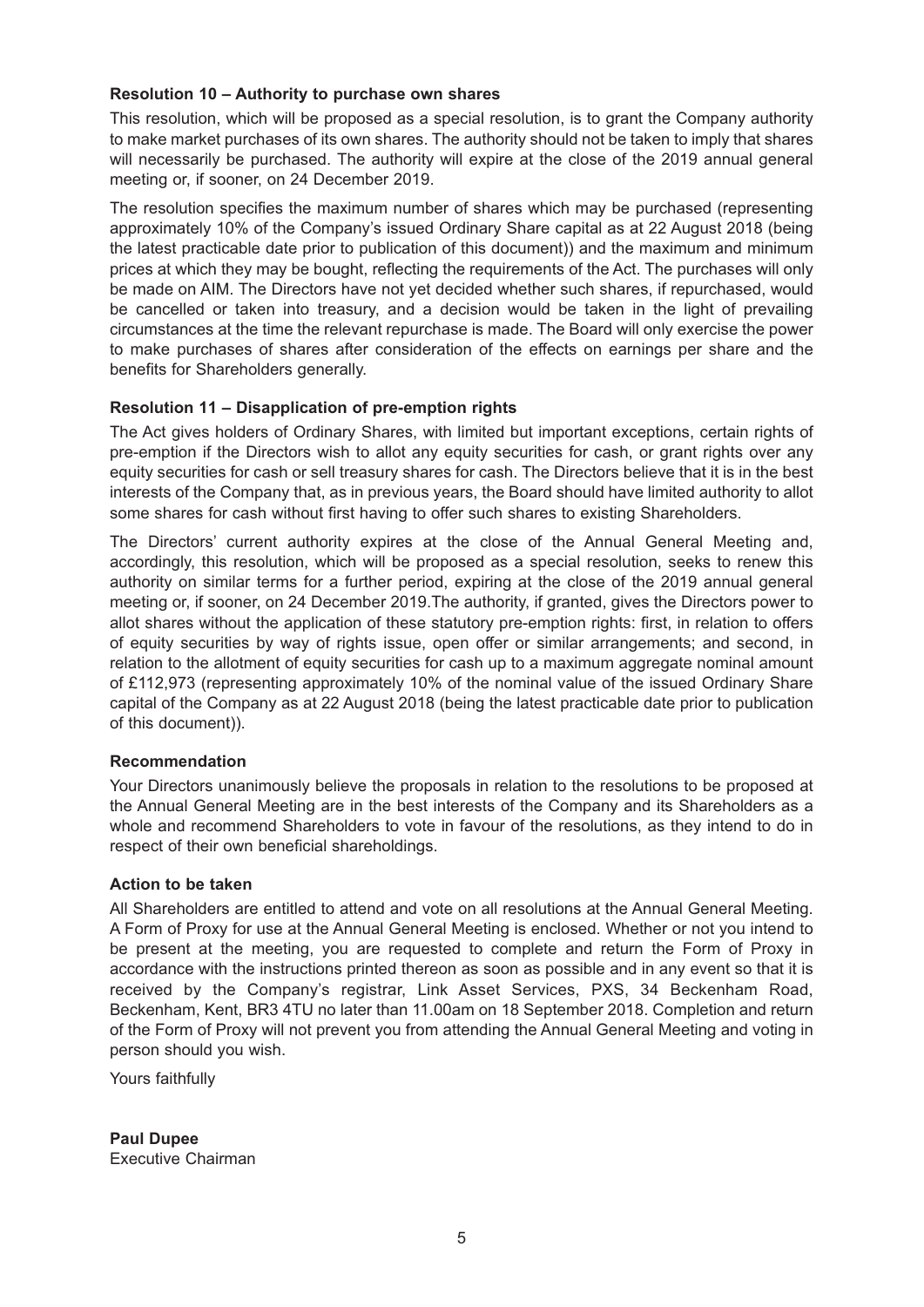## **Part II**

### **Notice of Annual General Meeting**

Notice is hereby given that the ninety-fourth Annual General Meeting of The 600 Group Public Limited Company (the "**Company**") will be held at the offices of Haddeo Partners LLP, 42 Berkeley Square, London W1J 5AW on 20 September 2018 at 11.00 am. The business to be brought before the Annual General Meeting will be to ask Shareholders to vote on the resolutions set out below, which, in the case of resolutions 1 to 9 are to be proposed as ordinary resolutions and, in the case of resolutions 10 and 11 are to be proposed as special resolutions:

- 1. To receive the Annual Report and Accounts for the period ended 31 March 2018.
- 2. To approve the payment of a dividend of 0.5p per ordinary share on the 28 September 2018 to ordinary shareholders on the register as at 31 August 2018.
- 3. To re-appoint BDO LLP as auditor of the Company to hold office from the conclusion of the Annual General Meeting until the conclusion of the next meeting at which accounts are laid before the Company.
- 4. To authorise the Directors to determine the remuneration of the auditors.
- 5. To re-elect Mr. Neil Carrick as an Executive Director of the Company.
- 6. To re-elect Mr. Stephen Rutherford as a Non-Executive Director of the Company.
- 7. To re-elect Mr. Stephen Fiamma as a Non-Executive Director of the Company.
- 8. That, in substitution for all subsisting authorities granted at the Company's last annual general meeting, the Directors be generally and unconditionally authorised, pursuant to and in accordance with section 551 of the Companies Act 2006 (the "Act"), to exercise all powers of the Company to allot shares in the Company or grant rights to subscribe for, or convert any security into, shares in the Company up to an aggregate nominal amount of one half of the issued ordinary share capital of the Company as at the close of business on 22 August 2018 for a period expiring (unless previously revoked, varied or renewed) at the conclusion of the annual general meeting of the Company to be held in 2019 or, if sooner, on 24 December 2019, save that the Company may, before this authority expires, make any offer, agreement or arrangement which would or might require shares to be allotted or rights to be granted after such expiry and the Directors may allot shares or grant rights pursuant to such offer, agreement or arrangement as if this authority had not expired.
- 9. That, in accordance with section 366 of the Act, the Company and all its subsidiaries at any time during the time that this resolution has effect be and are hereby authorised to:
	- (a) make political donations to political parties or independent election candidates not exceeding £20,000 in total;
	- (b) make political donations to political organisations other than political parties not exceeding £20,000 in total; and
	- (c) incur political expenditure not exceeding £20,000 in total,

provided that the aggregate amount of any such donations and expenditure shall not exceed £20,000 during the period beginning with the passing of this resolution and ending on the date of the annual general meeting of the Company to be held in 2019.

For the purposes of this resolution the terms "political donation", "independent election candidates", "political organisations" and "political expenditure" have the meanings set out in sections 363 to 365 of the Act.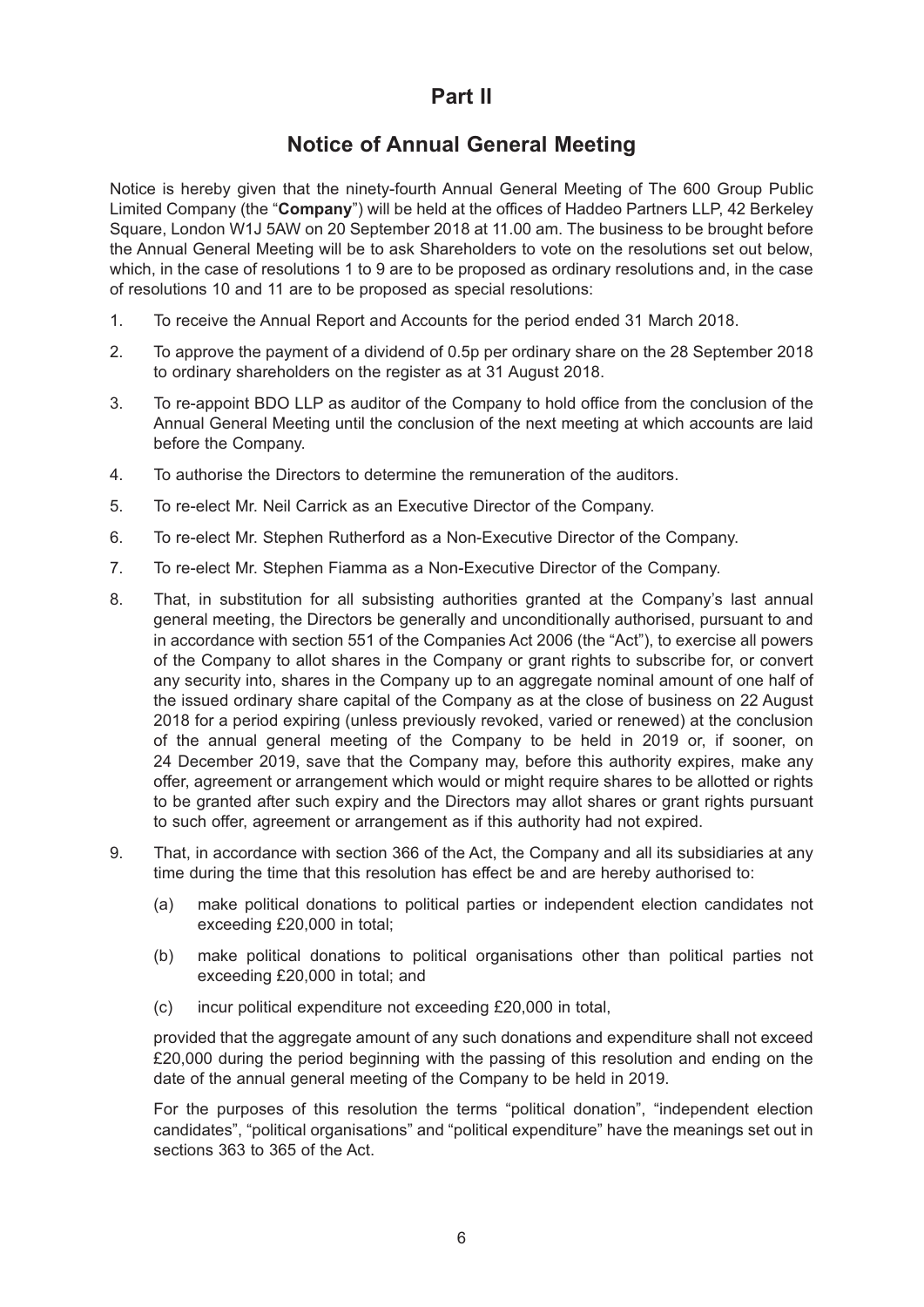- 10. That the Company be and is hereby generally and unconditionally authorised for the purposes of section 701 of the Act to make one or more market purchases (within the meaning of section 693(4) of the Act) of ordinary shares of 1p each in the capital of the Company on such terms and in such manner as the Directors shall determine provided that:
	- (a) the maximum aggregate number of ordinary shares authorised to be purchased is 11,297,334 (representing 10% of the Company's issued ordinary share capital as at the close of business on 22 August 2018);
	- (b) the minimum price which may be paid for each such share is 1p per share (exclusive of expenses);
	- (c) the maximum price which may be paid for an ordinary share shall not be more than 5% above the average of the middle market quotations for an ordinary share as derived from AIM for the five business days immediately preceding the date on which the ordinary share is purchased;
	- (d) unless previously renewed, varied or revoked, this authority shall expire at the conclusion of the annual general meeting to be held in 2019 or, if sooner, on 24 December 2019; and
	- (e) the Company may make a contract or contracts to purchase ordinary shares under the authority conferred prior to the expiry of such authority which will or may be executed wholly or partly after the expiry of such authority and may make a purchase of ordinary shares in pursuance of any such contract or contracts.
- 11. That, subject to the passing of resolution 8, the Directors be and are hereby empowered pursuant to sections 570 and 573 of the Act to allot equity securities (within the meaning of section 560 of the Act) pursuant to the authority conferred by resolution 8 and/or to sell shares held by the Company as treasury shares for cash as if section 561(1) of the Act did not apply to the allotment, provided that this power shall be limited to the allotment of equity securities:
	- (a) in connection with an offer of such securities (including without limitation by way of a rights issue, open offer or similar arrangement) to holders of ordinary shares in proportion (as nearly as may be practicable) to their respective holdings of such shares, but subject to such exclusions, limits, restrictions or other arrangements as the Directors may deem necessary or expedient in relation to fractional entitlements, treasury shares, record dates or any legal, regulatory or practical problems under the laws of any territory, or the requirements of any regulatory body or stock exchange; and
	- (b) otherwise than pursuant to sub-paragraph (a) above up to an aggregate nominal amount of £112,973 (representing approximately 10% of the Company's issued ordinary share capital as at the close of business on 22 August 2018 (being the last practicable date prior to the publication of this document)),

and shall expire (unless previously revoked, varied or renewed) at the conclusion of the annual general meeting of the Company to be held in 2019 or, if sooner, on 24 December 2019, save that the Company may, before such expiry, make an offer or agreement which would or might require equity securities to be allotted after such expiry and the Directors may allot equity securities in pursuance of any such offer or agreement notwithstanding that the power conferred by this resolution has expired.

By Order of the Board

**N R Carrick Secretary** 24 August 2018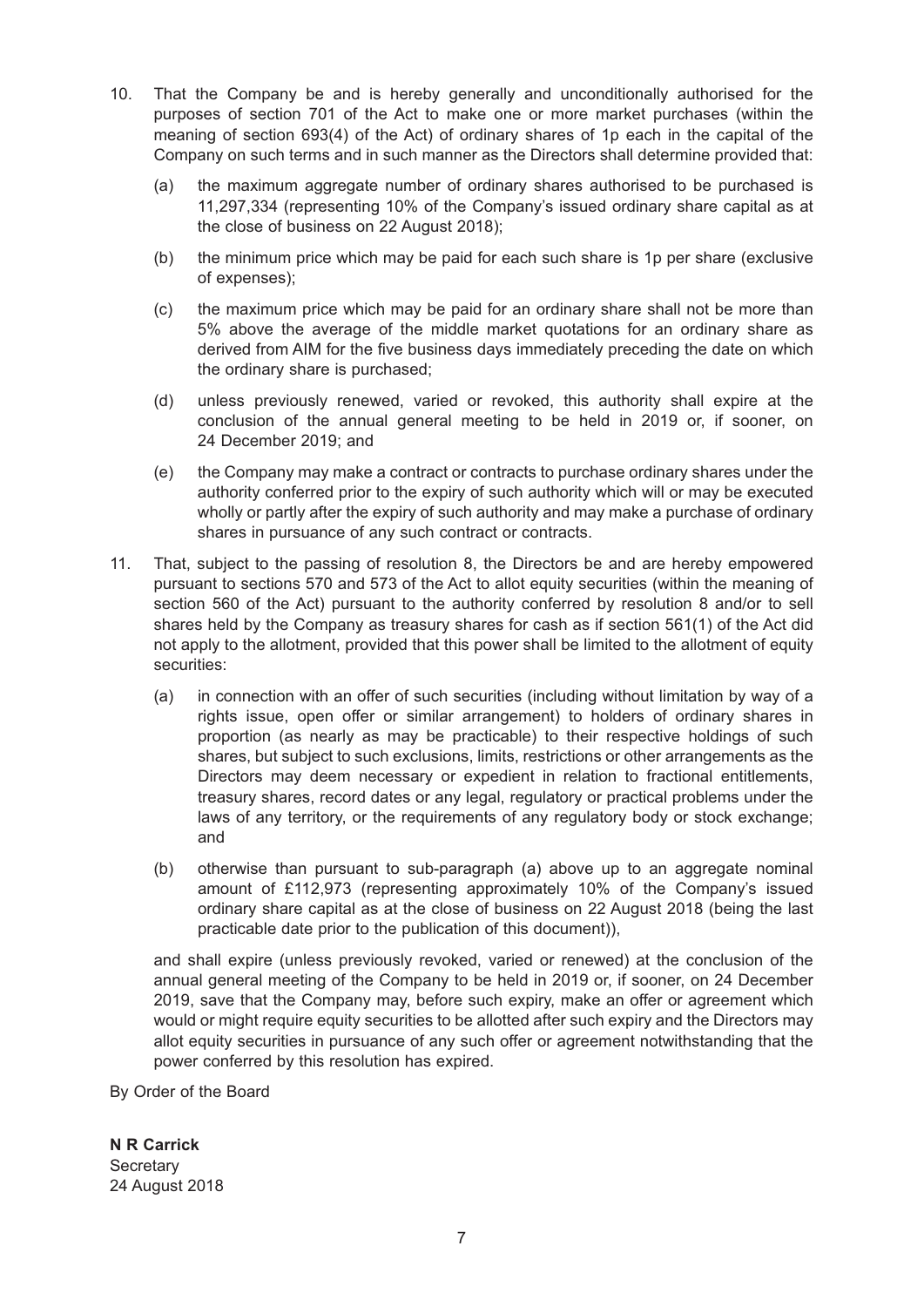#### **Notes**

A member entitled to attend and vote at the Annual General Meeting (the "Meeting") is entitled to appoint one or more proxies to attend, speak and vote instead of him. A member may appoint more than one proxy in relation to the Meeting, provided that each proxy is appointed to exercise the rights attached to a different share or shares held by that member. A proxy need not be a member of the Company. A form of proxy is enclosed with this notice. Instructions for use are printed on the Form of Proxy. If you require additional Forms of Proxy in order to appoint more than one proxy, please contact Link Asset Services on 0871 664 0300\*.In order to be valid, Forms of Proxy and any power of attorney or other authority under which such Form of Proxy is completed and signed, or a notarially certified or office copy of such power or authority must be deposited (during normal business hours only) with the Company's registrar, Link Asset Services, at the address on the reverse of the Form of Proxy, no later than 11.00am on 18 September 2018 or not less than 48 hours before the time of any adjournment of the Meeting, together with any authority under which it is completed and signed. Any alterations to the Form of Proxy should be initialled.

The return by a holder of the relevant duly completed Form of Proxy will not preclude any such holder from attending in person and voting at the Meeting in person if the member is subsequently able to attend. If a member has appointed a proxy and attends the Meeting in person, the proxy appointment will automatically be terminated.

To change your proxy instructions simply submit a new proxy appointment using the methods described in these notes. Any amended proxy appointment must be received no later than 11.00am on 18 September 2018. If you have appointed a proxy using the hard copy Form of Proxy and would like to change the instructions using another hard copy proxy form, please contact Link Asset Services on 0871 664 0300\* and ask for another proxy form. If you submit more than one valid proxy appointment, the appointment received last before the latest time for the receipt of proxies will take precedence. If the Company is unable to determine which appointment was last validly received, none of them shall be treated as valid in respect of that share.

In order to revoke a proxy instruction you will need to inform the Company by sending notice in writing clearly stating your intention to revoke your proxy appointment to the addresses referred to above (accompanied by the power of attorney or other authority (if any) under which the revocation notice is signed or a notarially certified copy of such power or authority). The revocation notice must be received no later than 11.00am on 18 September 2018.

In the case of a member which is a company, the revocation notice must be executed under its common seal or signed on its behalf by an officer of the company or an attorney for the company.

If you attempt to revoke your proxy appointment but the revocation is received after the time specified above then your proxy appointment will remain valid.

In the case of joint holders of a share the vote of the senior who tenders a vote, whether in person or by proxy, shall be accepted to the exclusion of the votes of the other joint holders. For this purpose seniority is determined by the order in which the names of the holders stand in the register of members in respect of the joint holding.

CREST members who wish to appoint a proxy or proxies through the CREST electronic proxy appointment service may do so for the Meeting and any adjournment thereof by using the procedures described in the CREST Manual available on the Euroclear website. CREST personal members or other CREST sponsored members, and those CREST members who have appointed a voting service provider(s) should refer to their CREST sponsor or voting service provider(s), who will be able to take the appropriate action on their behalf.

In order for a proxy appointment, or instruction, made by means of CREST to be valid, the appropriate CREST message (a "CREST Proxy Instruction") must be properly authenticated in accordance with Euroclear UK & Ireland Limited's ("EUI") specifications and must contain the information required for such instructions, as described in the CREST Manual. The message regardless of whether it relates to the appointment of a proxy or to an amendment to the instruction given to a previously appointed proxy must, in order to be valid, be transmitted so as to be received by the issuer's agent (ID RA 10) by the latest time(s) for receipt of proxy appointments specified in the Notice of Meeting. For this purpose, the time of receipt will be taken to be the time (as determined by the timestamp applied to the message by the CREST Applications Host) from which the issuer's agent is able to retrieve the message by enquiry to CREST in the manner prescribed by CREST. The Company may treat as invalid a CREST Proxy Instruction in the circumstances set out in Regulation 35(5) of the Uncertificated Securities Regulations 2001. CREST members and where applicable, their CREST sponsors or voting service providers should note that EUI does not make available special procedures in CREST for any particular messages. Normal system timings and limitations will therefore apply in relation to the input of CREST Proxy instructions. It is therefore the responsibility of the CREST member concerned to take (or, if the CREST member is a CREST personal member or sponsored member or has appointed a voting service provider(s), to procure that his or her CREST sponsor or voting service provider(s) take(s)) such action as shall be necessary to ensure that a message is transmitted by means of the CREST system by any particular time. In this connection, CREST members and, where applicable, their CREST sponsors or voting service providers are referred, in particular, to those sections of the CREST Manual concerning practical limitations of the CREST system and timings.

Pursuant to Regulation 41 of the Uncertificated Securities Regulations 2001, the time by which a person must be entered on the register of members in order to have the right to attend and vote at the Meeting is close of business on 18 September 2018 (being not more than 48 hours prior to the time fixed for the Meeting) or, if the Meeting is adjourned, such time (being not more than 48 hours prior to the time set for the adjourned Meeting) as shall be fixed by the Company.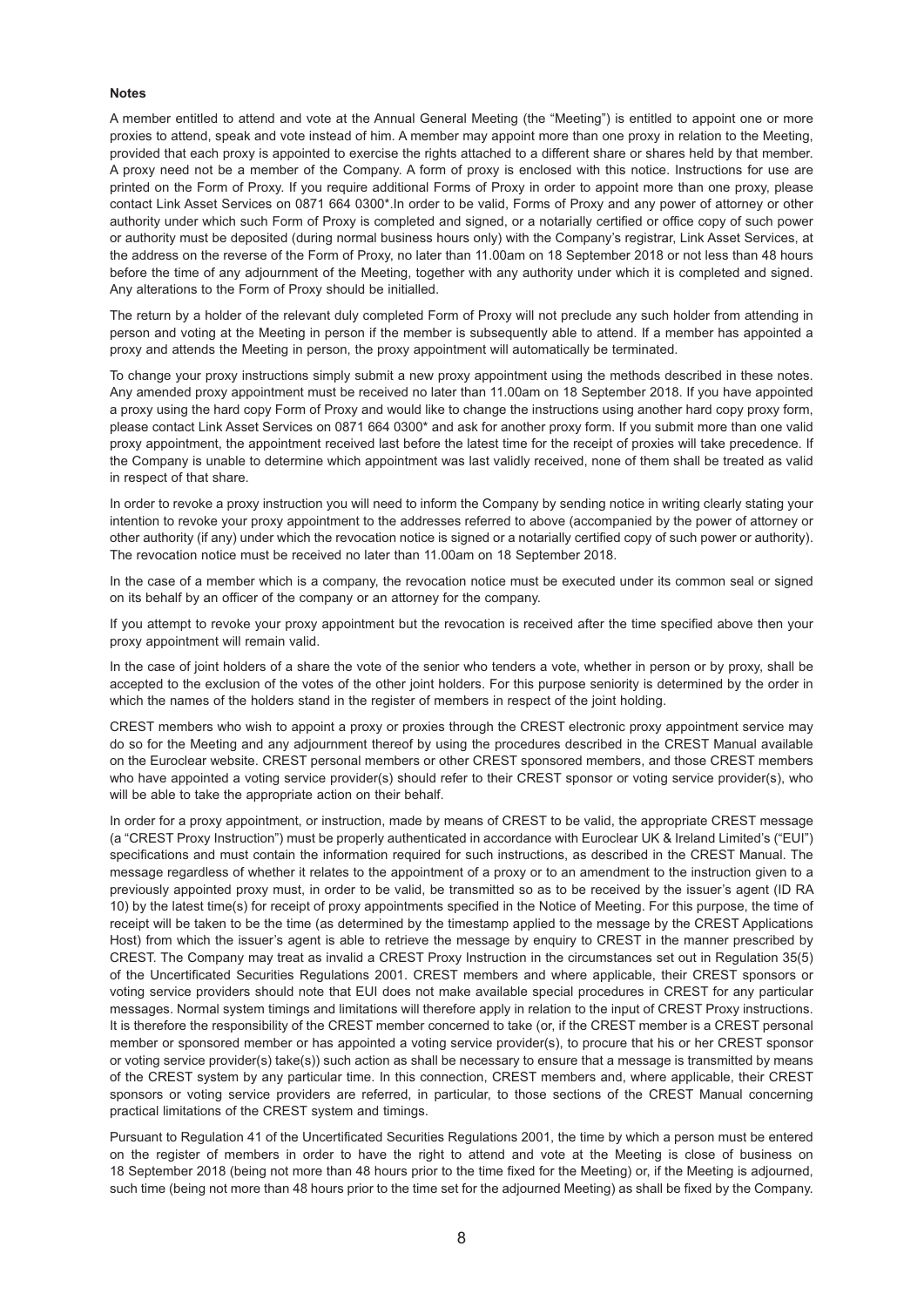Such members may only cast votes in respect of shares held at such time. Changes to entries on the register of members after that time will be disregarded in determining the right of any person to attend or vote at the Meeting.

In the case of a shareholder which is a company, the Form of Proxy must be executed under its common seal or signed on its behalf by an officer of the company or an attorney for the company. Any corporation which is a member of the Company can appoint one or more corporate representatives who may exercise on its behalf all of its powers as a member provided that, where more than one such representative is duly appointed, they do not do so in relation to the same shares.

The terms of appointment of the executive and non-executive directors of the Company and the register of directors' interests in the share capital of the Company will be available for inspection by shareholders at the Company's registered office at 1 Union Works, Union Street, Heckmondwike, West Yorkshire, WF16 0HL during normal business hours on weekdays (Saturdays and public holidays excepted) from the date of this notice until the conclusion of the Meeting and at the place of the Meeting for at least 15 minutes prior to and until the end of the Meeting.

As at close of business on 22 August 2018 the Company's issued ordinary share capital consisted of 112,973,341 ordinary shares of 1p each (carrying one vote each). Therefore, the total number of voting rights in the Company as at that date was 112,973,341. As at 22 August 2018, the Company held no ordinary shares in treasury.

Any member attending the Meeting has the right to ask questions. The Company must cause to be answered any such question relating to the business being dealt with at the Meeting but no such answer need be given if (a) to do so would interfere unduly with the preparation for the Meeting or involve the disclosure of confidential information, (b) the answer has already been given on a website in the form of an answer to a question, or (c) it is undesirable in the interests of the company or the good order of the Meeting that the question be answered.

A copy of this notice, and other information required by s.311A Companies Act 2006, can be found on the Company's website at www.600group.com

Shareholders who have general enquiries about the Meeting should use the following means of communication. No other means of communication will be accepted. You may:

• call Link Asset Services on 0871 664 0300\*.

You may not use any electronic address provided in this notice of Annual General Meeting or any related documents (including the Form of Proxy) for communicating with the Company for any purposes other than those expressly stated.

*\*Calls will be charged at 12p per minute plus your phone company's access charge. If you are outside the UK please call +44 371 664 0300, calls will be charged at the applicable international rate. Lines are open between 09.00 and 17.30 Monday to Friday excluding public holidays in England and Wales*